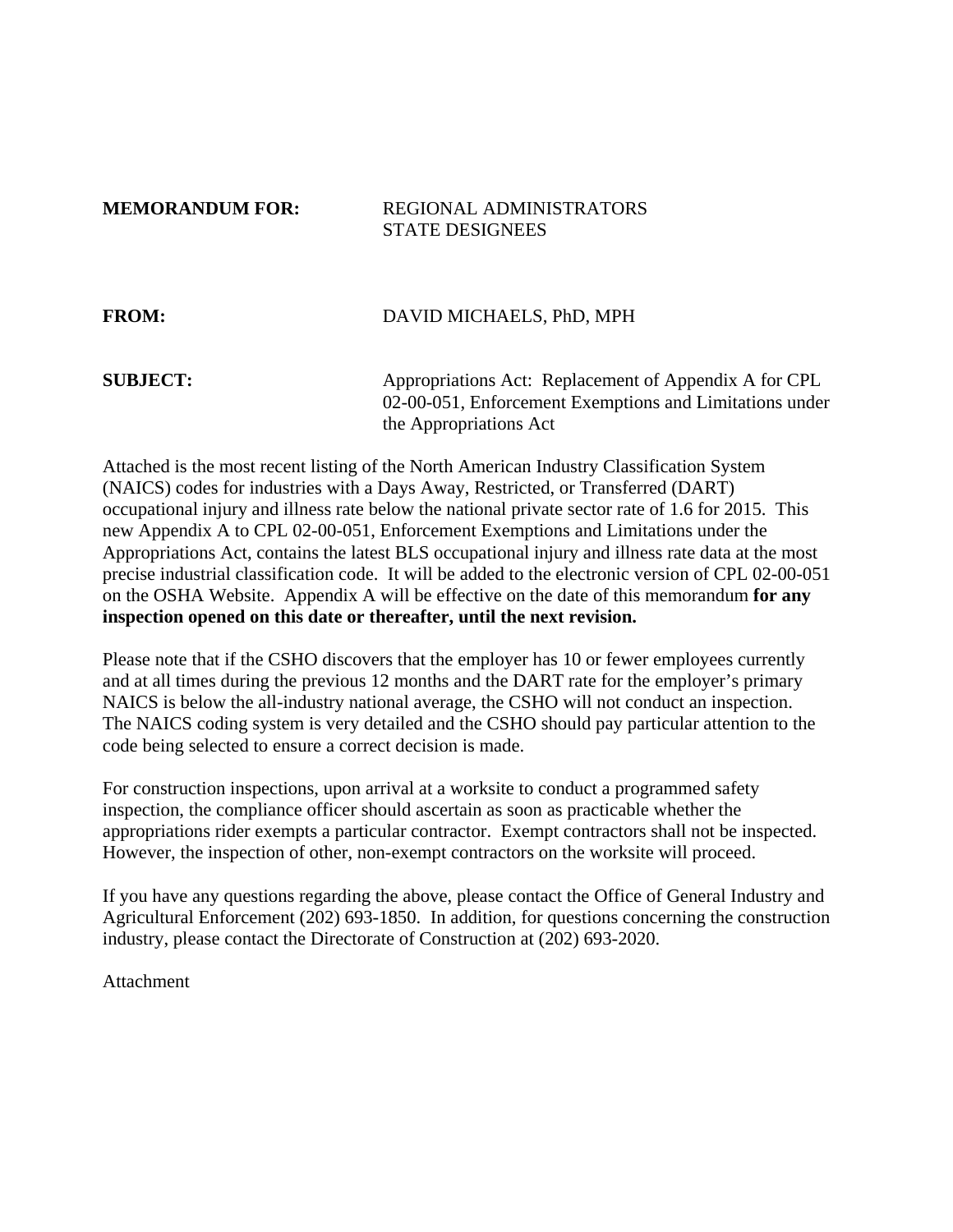## **Appendix A**

North American Industrial Classification System (NAICS) Codes for Industries with a Days Away, Restricted or Transferred (DART) Rate Less Than the National Average Rate of 1.6 for 2015.

Source: Bureau of Labor Statistic (BLS) data released October 27, 2016

| <b>2012 NAICS</b><br>Code | <b>Industry</b>                                                  |  |
|---------------------------|------------------------------------------------------------------|--|
|                           | <b>Agriculture, Forestry, Fishing and Hunting</b>                |  |
| 113310                    | Logging                                                          |  |
|                           | <b>Mining</b>                                                    |  |
| 211111                    | Crude Petroleum and Natural Gas Extraction                       |  |
| 211112                    | <b>Natural Gas Liquid Extraction</b>                             |  |
| 213111                    | Drilling Oil and Gas Wells                                       |  |
| 213112                    | Support Activities for Oil and Gas Operations                    |  |
|                           | <b>Utilities</b>                                                 |  |
| 221112                    | <b>Fossil Fuel Electric Power Generation</b>                     |  |
| 221113                    | <b>Nuclear Electric Power Generation</b>                         |  |
| 221114                    | <b>Solar Electric Power Generation</b>                           |  |
| 221115                    | <b>Wind Electric Power Generation</b>                            |  |
| 221116                    | <b>Geothermal Electric Power Generation</b>                      |  |
| 221117                    | <b>Biomass Electric Power Generation</b>                         |  |
| 221118                    | <b>Other Electric Power Generation</b>                           |  |
| 221121                    | <b>Electric Bulk Power Transmission and Control</b>              |  |
| 221122                    | <b>Electric Power Distribution</b>                               |  |
|                           | <b>Construction</b>                                              |  |
| 236210                    | <b>Industrial Building Construction</b>                          |  |
| 236220                    | Commercial and Institutional Building Construction               |  |
| 237120                    | Oil and Gas Pipeline and Related Structures Construction         |  |
| 237130                    | Power and Communication Line and Related Structures Construction |  |
| 238210                    | Electrical Contractors and Other Wiring Installation Contractors |  |
| 238290                    | <b>Other Building Equipment Contractors</b>                      |  |
| 238330                    | <b>Flooring Contractors</b>                                      |  |
| 238340                    | <b>Tile and Terrazzo Contractors</b>                             |  |
| <b>Manufacturing</b>      |                                                                  |  |
| 311221                    | Wet Corn Milling                                                 |  |
| 311224                    | Soybean and Other Oilseed Processing                             |  |
| 311225                    | Fats and Oils Refining and Blending                              |  |
| 311811                    | <b>Retail Bakeries</b>                                           |  |
| 311942                    | Spice and Extract Manufacturing                                  |  |
| 312230                    | <b>Tobacco Manufacturing</b>                                     |  |
| 314999                    | All Other Miscellaneous Textile Product Mills                    |  |
| 315110                    | Hosiery and Sock Mills                                           |  |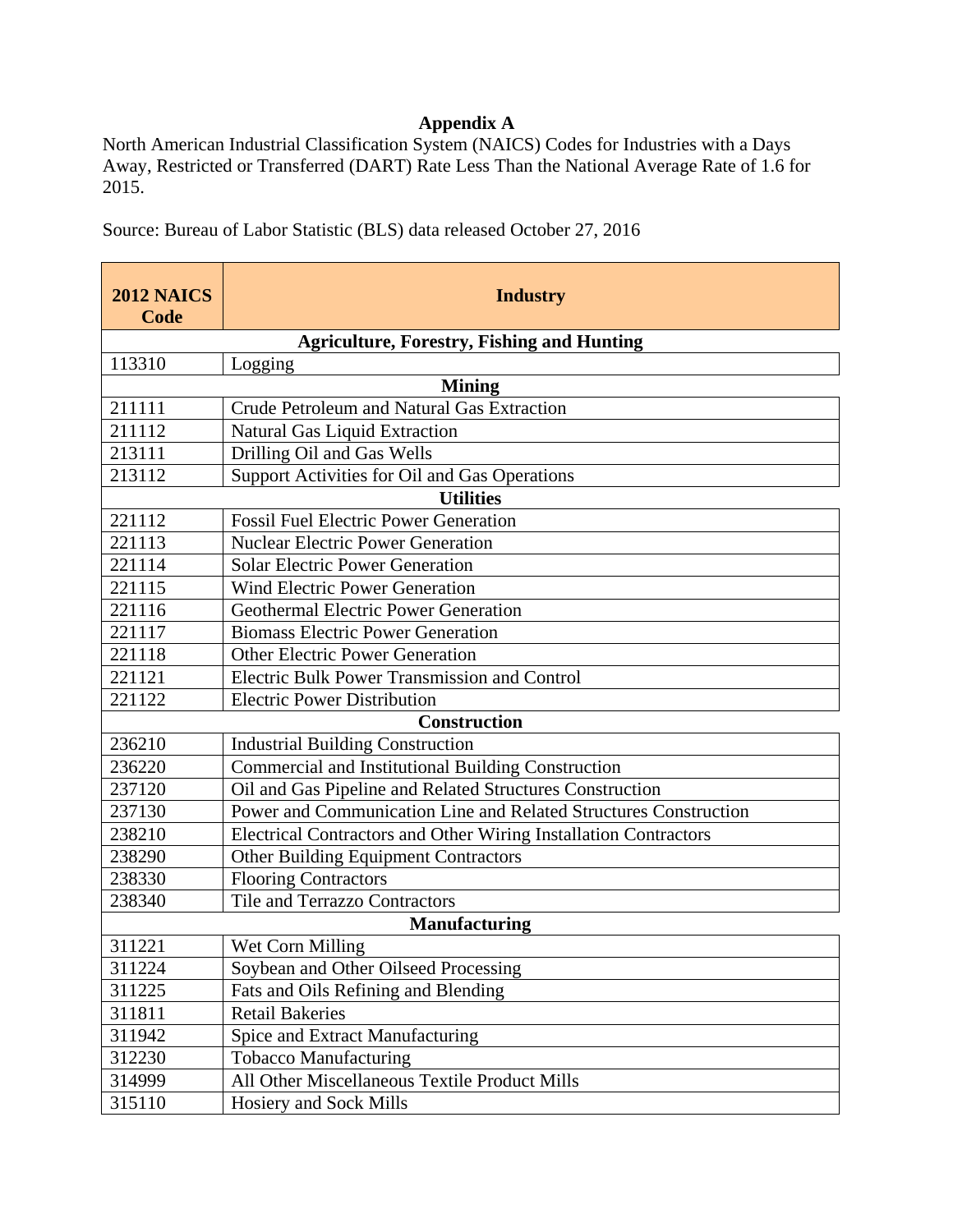| 315210 | <b>Cut and Sew Apparel Contractors</b>                                 |
|--------|------------------------------------------------------------------------|
| 315220 | Men's and Boys' Cut and Sew Apparel Manufacturing                      |
| 315240 | Women's, Girls', and Infants' Cut and Sew Apparel Manufacturing        |
| 315990 | Apparel Accessories and Other Apparel Manufacturing                    |
| 321114 | <b>Wood Preservation</b>                                               |
| 322110 | Pulp Mills                                                             |
| 322121 | Paper (except Newsprint) Mills                                         |
| 322122 | <b>Newsprint Mills</b>                                                 |
| 322130 | Paperboard Mills                                                       |
| 322291 | <b>Sanitary Paper Product Manufacturing</b>                            |
| 323111 | Commercial Printing (except Screen and Books)                          |
| 323113 | <b>Commercial Screen Printing</b>                                      |
| 323120 | <b>Support Activities for Printing</b>                                 |
| 324110 | <b>Petroleum Refineries</b>                                            |
| 324122 | Asphalt Shingle and Coating Materials Manufacturing                    |
| 324191 | Petroleum Lubricating Oil and Grease Manufacturing                     |
| 324199 | All Other Petroleum and Coal Products Manufacturing                    |
| 325110 | Petrochemical Manufacturing                                            |
| 325120 | <b>Industrial Gas Manufacturing</b>                                    |
| 325130 | Synthetic Dye and Pigment Manufacturing                                |
| 325180 | Other Basic Inorganic Chemical Manufacturing                           |
| 325193 | Ethyl Alcohol Manufacturing                                            |
| 325194 | Cyclic Crude, Intermediate, and Gum and Wood Chemical Manufacturing    |
| 325199 | All Other Basic Organic Chemical Manufacturing                         |
| 325211 | Plastics Material and Resin Manufacturing                              |
| 325220 | Artificial and Synthetic Fibers and Filaments Manufacturing            |
| 325311 | Nitrogenous Fertilizer Manufacturing                                   |
| 325312 | Phosphatic Fertilizer Manufacturing                                    |
| 325314 | Fertilizer (Mixing Only) Manufacturing                                 |
| 325412 | Pharmaceutical Preparation Manufacturing                               |
| 325413 | In-Vitro Diagnostic Substance Manufacturing                            |
| 325414 | Biological Product (except Diagnostic) Manufacturing                   |
| 325510 | Paint and Coating Manufacturing                                        |
| 325611 | Soap and Other Detergent Manufacturing                                 |
| 325613 | Surface Active Agent Manufacturing                                     |
| 325620 | <b>Toilet Preparation Manufacturing</b>                                |
| 325992 | Photographic Film, Paper, Plate, and Chemical Manufacturing            |
| 325998 | All Other Miscellaneous Chemical Product and Preparation Manufacturing |
| 327110 | Pottery, Ceramics, and Plumbing Fixture Manufacturing                  |
| 327410 | Lime Manufacturing                                                     |
| 327420 | <b>Gypsum Product Manufacturing</b>                                    |
| 331315 | Aluminum Sheet, Plate, and Foil Manufacturing                          |
| 332912 | Fluid Power Valve and Hose Fitting Manufacturing                       |
| 332991 | <b>Ball and Roller Bearing Manufacturing</b>                           |
| 332993 | Ammunition (except Small Arms) Manufacturing                           |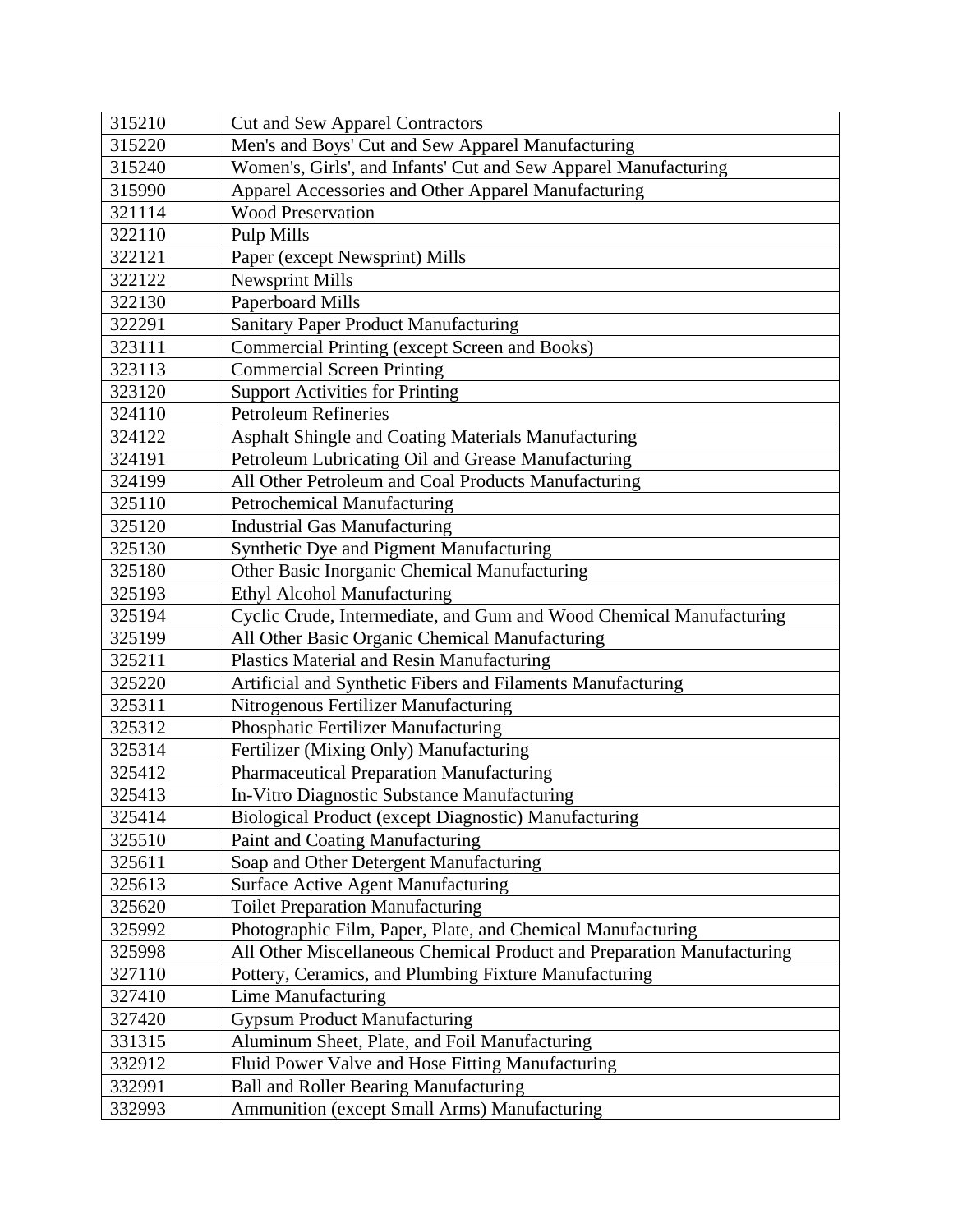| 332994 | Small Arms, Ordnance, and Ordnance Accessories Manufacturing                  |
|--------|-------------------------------------------------------------------------------|
| 333132 | Oil and Gas Field Machinery and Equipment Manufacturing                       |
| 333242 | Semiconductor Machinery Manufacturing                                         |
| 333244 | Printing Machinery and Equipment Manufacturing                                |
| 333249 | Other Industrial Machinery Manufacturing                                      |
| 333316 | Photographic and Photocopying Equipment Manufacturing                         |
| 333611 | Turbine and Turbine Generator Set Units Manufacturing                         |
| 333618 | Other Engine Equipment Manufacturing                                          |
| 333911 | Pump and Pumping Equipment Manufacturing                                      |
| 333912 | Air and Gas Compressor Manufacturing                                          |
| 333913 | Measuring and Dispensing Pump Manufacturing                                   |
| 333992 | Welding and Soldering Equipment Manufacturing                                 |
| 333993 | Packaging Machinery Manufacturing                                             |
| 333994 | <b>Industrial Process Furnace and Oven Manufacturing</b>                      |
| 333999 | All Other Miscellaneous General Purpose Machinery Manufacturing               |
| 334111 | <b>Electronic Computer Manufacturing</b>                                      |
| 334112 | <b>Computer Storage Device Manufacturing</b>                                  |
| 334118 | Computer Terminal and Other Computer Peripheral Equipment Manufacturing       |
| 334210 | <b>Telephone Apparatus Manufacturing</b>                                      |
| 334220 | Radio and Television Broadcasting and Wireless Communications Equipment       |
| 334290 | Other Communications Equipment Manufacturing                                  |
| 334310 | Audio and Video Equipment Manufacturing                                       |
| 334412 | <b>Bare Printed Circuit Board Manufacturing</b>                               |
| 334413 | Semiconductor and Related Device Manufacturing                                |
| 334416 | Capacitor, Resistor, Coil, Transformer, and Other Inductor Manufacturing      |
| 334417 | <b>Electronic Connector Manufacturing</b>                                     |
| 334418 | Printed Circuit Assembly (Electronic Assembly) Manufacturing                  |
| 334419 | Other Electronic Component Manufacturing                                      |
| 334510 | Electromedical and Electrotherapeutic Apparatus Manufacturing                 |
| 334511 | Search, Detection, Navigation, Guidance, Aeronautical, and Nautical System    |
| 334512 | Automatic Environmental Control Manufacturing for Residential, Commercial,    |
| 334513 | Instruments and Related Products Manufacturing for Measuring, Displaying,     |
| 334514 | Totalizing Fluid Meter and Counting Device Manufacturing                      |
| 334515 | Instrument Manufacturing for Measuring and Testing Electricity and Electrical |
| 334516 | Analytical Laboratory Instrument Manufacturing                                |
| 334517 | <b>Irradiation Apparatus Manufacturing</b>                                    |
| 334519 | Other Measuring and Controlling Device Manufacturing                          |
| 334613 | Blank Magnetic and Optical Recording Media Manufacturing                      |
| 334614 | Software and Other Prerecorded Compact Disc, Tape, and Record Reproducing     |
| 335110 | Electric Lamp Bulb and Part Manufacturing                                     |
| 335228 | Other Major Household Appliance Manufacturing                                 |
| 335312 | Motor and Generator Manufacturing                                             |
| 335313 | Switchgear and Switchboard Apparatus Manufacturing                            |
| 335314 | Relay and Industrial Control Manufacturing                                    |
| 335921 | Fiber Optic Cable Manufacturing                                               |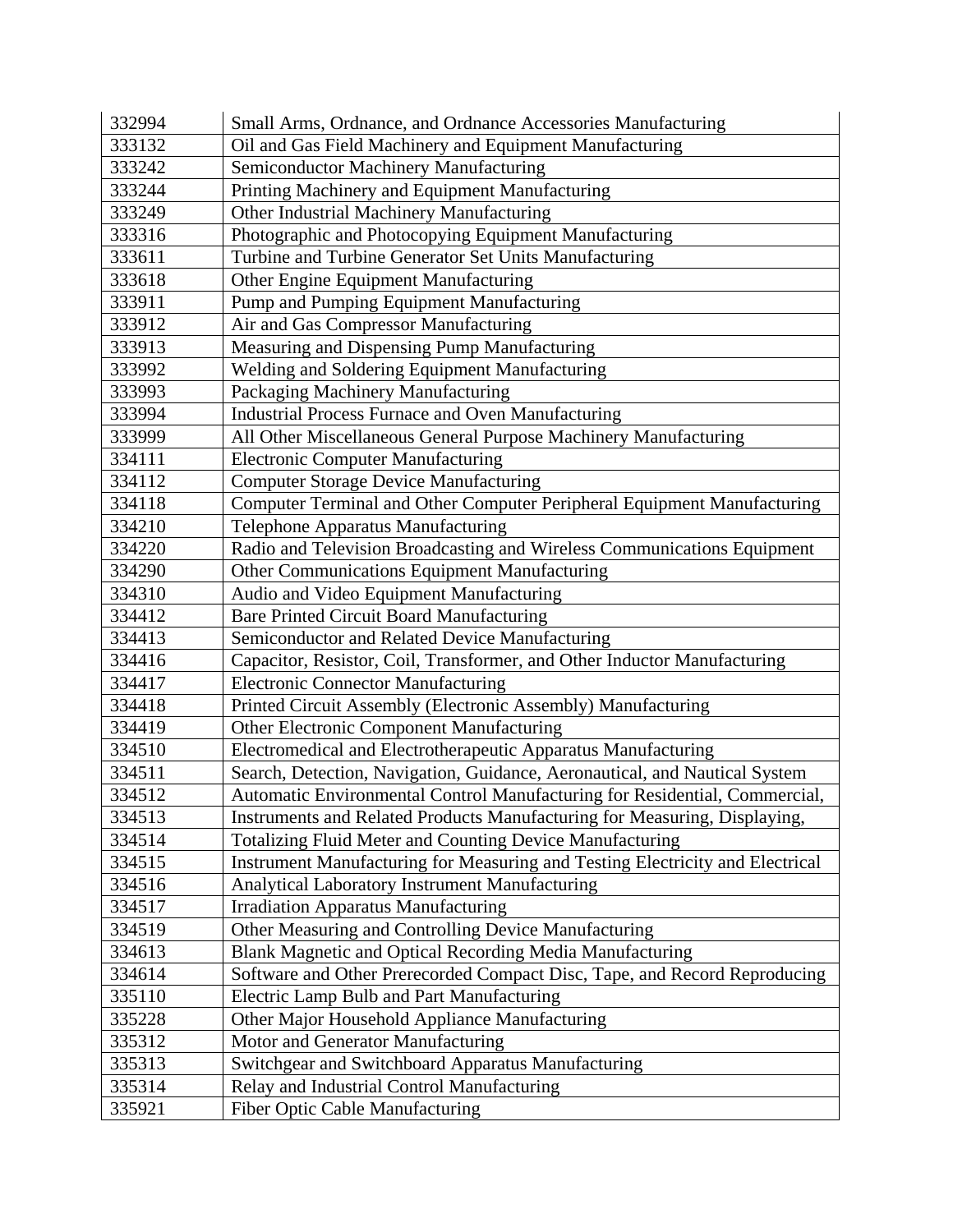| 335931 | <b>Current-Carrying Wiring Device Manufacturing</b>                        |
|--------|----------------------------------------------------------------------------|
| 335999 | All Other Miscellaneous Electrical Equipment and Component Manufacturing   |
| 336412 | Aircraft Engine and Engine Parts Manufacturing                             |
| 336414 | Guided Missile and Space Vehicle Manufacturing                             |
| 336415 | Guided Missile and Space Vehicle Propulsion Unit and Propulsion Unit Parts |
| 336419 | Other Guided Missile and Space Vehicle Parts and Auxiliary Equipment       |
| 336992 | Military Armored Vehicle, Tank, and Tank Component Manufacturing           |
| 336999 | All Other Transportation Equipment Manufacturing                           |
| 337214 | Office Furniture (except Wood) Manufacturing                               |
| 339112 | Surgical and Medical Instrument Manufacturing                              |
| 339113 | <b>Surgical Appliance and Supplies Manufacturing</b>                       |
| 339114 | Dental Equipment and Supplies Manufacturing                                |
| 339116 | <b>Dental Laboratories</b>                                                 |
| 339910 | Jewelry and Silverware Manufacturing                                       |
| 339930 | Doll, Toy, and Game Manufacturing                                          |
| 339940 | Office Supplies (except Paper) Manufacturing                               |
| 339991 | Gasket, Packing, and Sealing Device Manufacturing                          |
| 339994 | Broom, Brush, and Mop Manufacturing                                        |
|        | <b>Wholesale Trade</b>                                                     |
| 423210 | <b>Furniture Merchant Wholesalers</b>                                      |
| 423220 | Home Furnishing Merchant Wholesalers                                       |
| 423410 | Photographic Equipment and Supplies Merchant Wholesalers                   |
| 423420 | <b>Office Equipment Merchant Wholesalers</b>                               |
| 423430 | Computer and Computer Peripheral Equipment and Software Merchant           |
| 423440 | Other Commercial Equipment Merchant Wholesalers                            |
| 423450 | Medical, Dental, and Hospital Equipment and Supplies Merchant Wholesalers  |
| 423460 | <b>Ophthalmic Goods Merchant Wholesalers</b>                               |
| 423490 | Other Professional Equipment and Supplies Merchant Wholesalers             |
| 423610 | Electrical Apparatus and Equipment, Wiring Supplies, and Related Equipment |
| 423620 | Household Appliances, Electric Housewares, and Consumer Electronics        |
| 423690 | Other Electronic Parts and Equipment Merchant Wholesalers                  |
| 423810 | Construction and Mining (except Oil Well) Machinery and Equipment          |
| 423820 | Farm and Garden Machinery and Equipment Merchant Wholesalers               |
| 423830 | <b>Industrial Machinery and Equipment Merchant Wholesalers</b>             |
| 423840 | <b>Industrial Supplies Merchant Wholesalers</b>                            |
| 423850 | Service Establishment Equipment and Supplies Merchant Wholesalers          |
| 423860 | Transportation Equipment and Supplies (except Motor Vehicle) Merchant      |
| 423920 | Toy and Hobby Goods and Supplies Merchant Wholesalers                      |
| 423940 | Jewelry, Watch, Precious Stone, and Precious Metal Merchant Wholesalers    |
| 424210 | Drugs and Druggists' Sundries Merchant Wholesalers                         |
| 424310 | Piece Goods, Notions, and Other Dry Goods Merchant Wholesalers             |
| 424320 | Men's and Boys' Clothing and Furnishings Merchant Wholesalers              |
| 424330 | Women's, Children's, and Infants' Clothing and Accessories Merchant        |
| 424340 | <b>Footwear Merchant Wholesalers</b>                                       |
| 424610 | Plastics Materials and Basic Forms and Shapes Merchant Wholesalers         |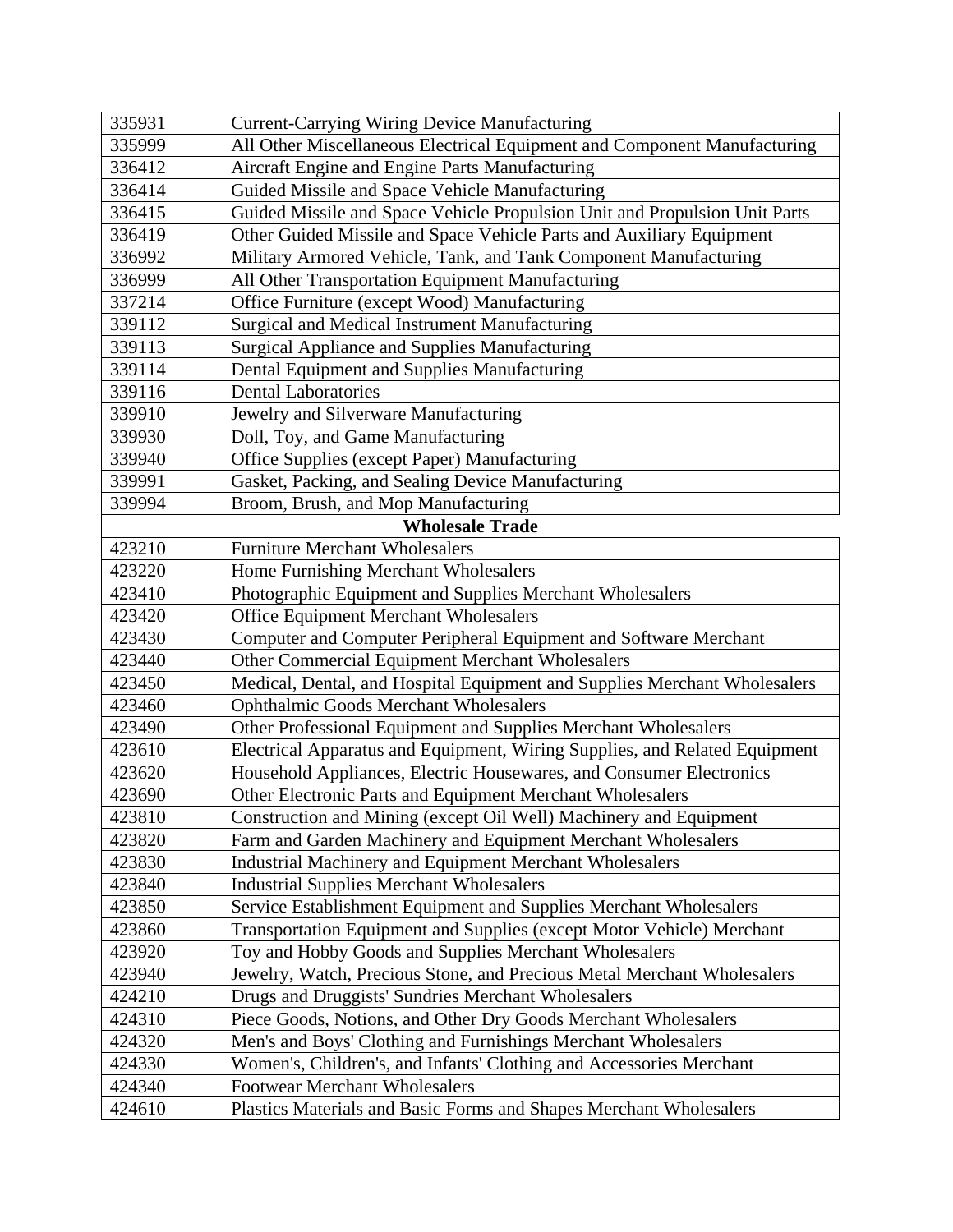| 424690                                | Other Chemical and Allied Products Merchant Wholesalers         |  |  |
|---------------------------------------|-----------------------------------------------------------------|--|--|
|                                       | <b>Retail Trade</b>                                             |  |  |
| 441110                                | New Car Dealers                                                 |  |  |
| 441120                                | <b>Used Car Dealers</b>                                         |  |  |
| 441222                                | <b>Boat Dealers</b>                                             |  |  |
| 441228                                | Motorcycle, ATV, and All Other Motor Vehicle Dealers            |  |  |
| 443142                                | <b>Electronics Stores</b>                                       |  |  |
| 444210                                | <b>Outdoor Power Equipment Stores</b>                           |  |  |
| 445120                                | <b>Convenience Stores</b>                                       |  |  |
| 445210                                | <b>Meat Markets</b>                                             |  |  |
| 445220                                | <b>Fish and Seafood Markets</b>                                 |  |  |
| 445230                                | Fruit and Vegetable Markets                                     |  |  |
| 445291                                | <b>Baked Goods Stores</b>                                       |  |  |
| 445292                                | Confectionery and Nut Stores                                    |  |  |
| 445299                                | All Other Specialty Food Stores                                 |  |  |
| 446110                                | <b>Pharmacies and Drug Stores</b>                               |  |  |
| 446120                                | Cosmetics, Beauty Supplies, and Perfume Stores                  |  |  |
| 446130                                | <b>Optical Goods Stores</b>                                     |  |  |
| 446191                                | Food (Health) Supplement Stores                                 |  |  |
| 446199                                | All Other Health and Personal Care Stores                       |  |  |
| 447110                                | <b>Gasoline Stations with Convenience Stores</b>                |  |  |
| 447190                                | <b>Other Gasoline Stations</b>                                  |  |  |
| 448110                                | Men's Clothing Stores                                           |  |  |
| 448120                                | <b>Women's Clothing Stores</b>                                  |  |  |
| 448130                                | Children's and Infants' Clothing Stores                         |  |  |
| 448140                                | <b>Family Clothing Stores</b>                                   |  |  |
| 448150                                | <b>Clothing Accessories Stores</b>                              |  |  |
| 448190                                | <b>Other Clothing Stores</b>                                    |  |  |
| 448310                                | <b>Jewelry Stores</b>                                           |  |  |
| 451110                                | <b>Sporting Goods Stores</b>                                    |  |  |
| 451120                                | Hobby, Toy, and Game Stores                                     |  |  |
| 451130                                | Sewing, Needlework, and Piece Goods Stores                      |  |  |
| 451140                                | <b>Musical Instrument and Supplies Stores</b>                   |  |  |
| 451211                                | <b>Book Stores</b>                                              |  |  |
| 451212                                | <b>News Dealers and Newsstands</b>                              |  |  |
| 453110                                | Florists                                                        |  |  |
| 453210                                | <b>Office Supplies and Stationery Stores</b>                    |  |  |
| 453220                                | Gift, Novelty, and Souvenir Stores                              |  |  |
| 453991                                | <b>Tobacco Stores</b>                                           |  |  |
| 453998                                | All Other Miscellaneous Store Retailers (except Tobacco Stores) |  |  |
| 454111                                | Electronic Shopping                                             |  |  |
| 454112                                | <b>Electronic Auctions</b>                                      |  |  |
| 454113                                | <b>Mail-Order Houses</b>                                        |  |  |
| <b>Transportation and Warehousing</b> |                                                                 |  |  |
| 481112                                | Scheduled Freight Air Transportation                            |  |  |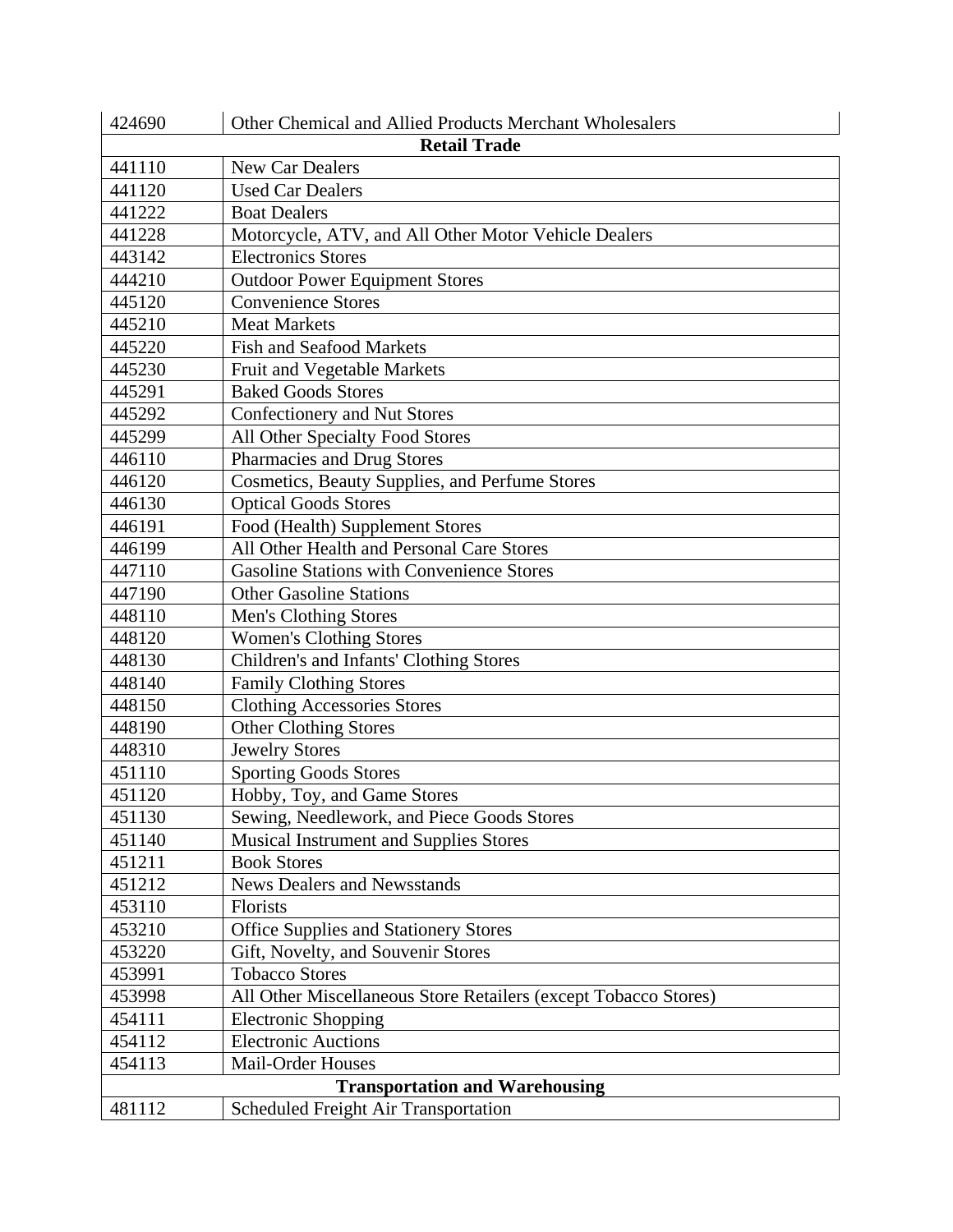| 481211                       | Nonscheduled Chartered Passenger Air Transportation         |  |
|------------------------------|-------------------------------------------------------------|--|
| 481212                       | Nonscheduled Chartered Freight Air Transportation           |  |
| 481219                       | Other Nonscheduled Air Transportation                       |  |
| 483111                       | Deep Sea Freight Transportation                             |  |
| 483112                       | Deep Sea Passenger Transportation                           |  |
| 483114                       | <b>Coastal and Great Lakes Passenger Transportation</b>     |  |
| 483211                       | <b>Inland Water Freight Transportation</b>                  |  |
| 485320                       | <b>Limousine Service</b>                                    |  |
| 486210                       | Pipeline Transportation of Natural Gas                      |  |
| 486910                       | Pipeline Transportation of Refined Petroleum Products       |  |
| 488510                       | <b>Freight Transportation Arrangement</b>                   |  |
| 493130                       | Farm Product Warehousing and Storage                        |  |
|                              | <b>Information</b>                                          |  |
| 511110                       | <b>Newspaper Publishers</b>                                 |  |
| 511120                       | <b>Periodical Publishers</b>                                |  |
| 511130                       | <b>Book Publishers</b>                                      |  |
| 511140                       | Directory and Mailing List Publishers                       |  |
| 511191                       | <b>Greeting Card Publishers</b>                             |  |
| 511199                       | <b>All Other Publishers</b>                                 |  |
| 511210                       | Software Publishers                                         |  |
| 512110                       | Motion Picture and Video Production                         |  |
| 512120                       | Motion Picture and Video Distribution                       |  |
| 512131                       | Motion Picture Theaters (except Drive-Ins)                  |  |
| 512132                       | <b>Drive-In Motion Picture Theaters</b>                     |  |
| 512191                       | Teleproduction and Other Postproduction Services            |  |
| 512199                       | Other Motion Picture and Video Industries                   |  |
| 512230                       | <b>Music Publishers</b>                                     |  |
| 515111                       | <b>Radio Networks</b>                                       |  |
| 515112                       | <b>Radio Stations</b>                                       |  |
| 515120                       | <b>Television Broadcasting</b>                              |  |
| 515210                       | Cable and Other Subscription Programming                    |  |
| 517210                       | Wireless Telecommunications Carriers (except Satellite)     |  |
| 517911                       | <b>Telecommunications Resellers</b>                         |  |
| 517919                       | All Other Telecommunications                                |  |
| 519110                       | <b>News Syndicates</b>                                      |  |
| 519120                       | Libraries and Archives                                      |  |
| 519130                       | Internet Publishing and Broadcasting and Web Search Portals |  |
| 519190                       | All Other Information Services                              |  |
| <b>Finance and Insurance</b> |                                                             |  |
| 522110                       | <b>Commercial Banking</b>                                   |  |
| 522120                       | <b>Savings Institutions</b>                                 |  |
| 522130                       | <b>Credit Unions</b>                                        |  |
| 522190                       | Other Depository Credit Intermediation                      |  |
| 522210                       | <b>Credit Card Issuing</b>                                  |  |
| 522220                       | <b>Sales Financing</b>                                      |  |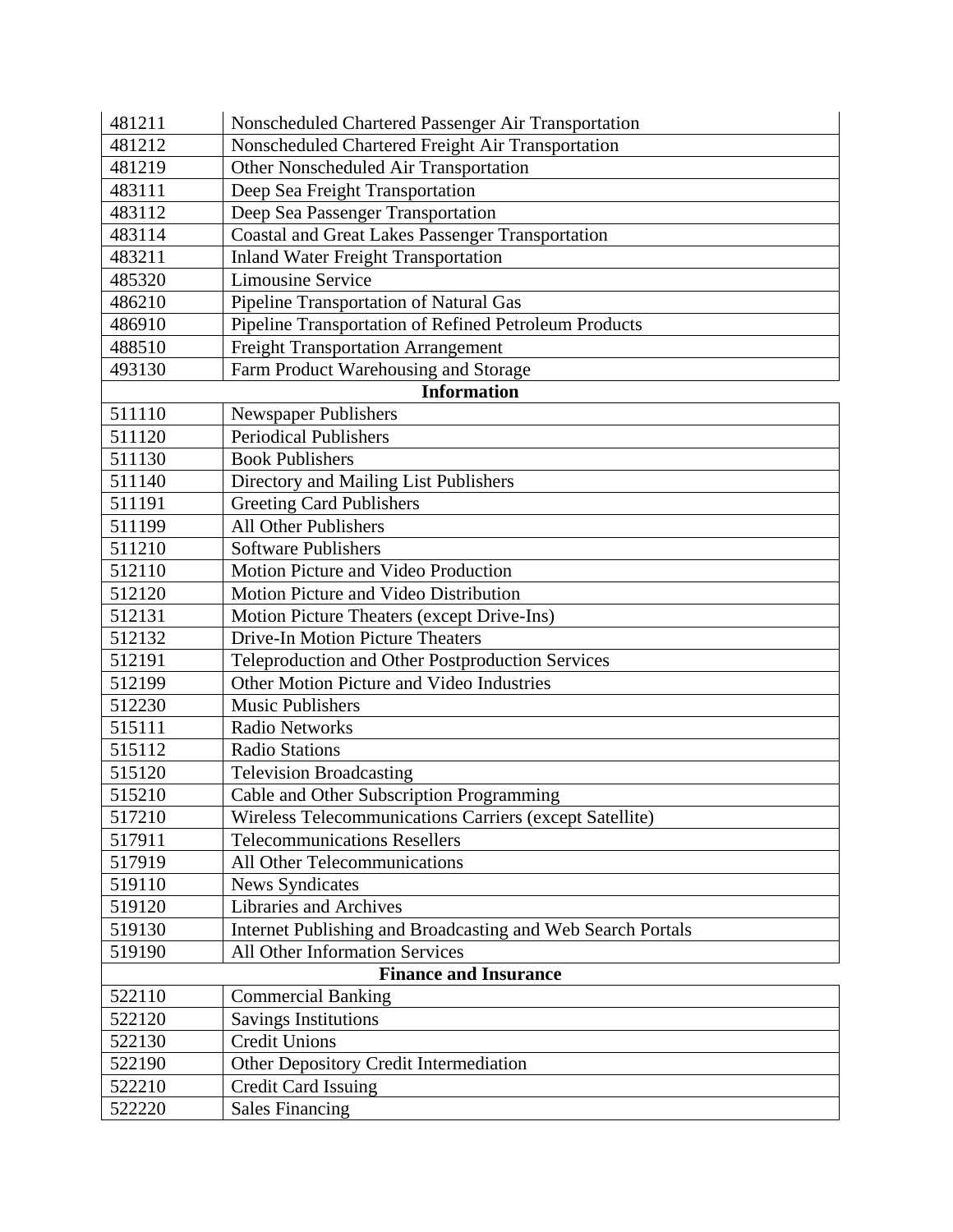| 522291 | <b>Consumer Lending</b>                                                     |
|--------|-----------------------------------------------------------------------------|
| 522292 | <b>Real Estate Credit</b>                                                   |
| 522293 | <b>International Trade Financing</b>                                        |
| 522294 | <b>Secondary Market Financing</b>                                           |
| 522298 | All Other Nondepository Credit Intermediation                               |
| 522310 | Mortgage and Nonmortgage Loan Brokers                                       |
| 522320 | Financial Transactions Processing, Reserve, and Clearinghouse Activities    |
| 522390 | Other Activities Related to Credit Intermediation                           |
| 523910 | Miscellaneous Intermediation                                                |
| 523920 | Portfolio Management                                                        |
| 523930 | <b>Investment Advice</b>                                                    |
| 523991 | Trust, Fiduciary, and Custody Activities                                    |
| 523999 | Miscellaneous Financial Investment Activities                               |
| 524113 | <b>Direct Life Insurance Carriers</b>                                       |
| 524114 | Direct Health and Medical Insurance Carriers                                |
| 524126 | Direct Property and Casualty Insurance Carriers                             |
| 524127 | <b>Direct Title Insurance Carriers</b>                                      |
| 524128 | Other Direct Insurance (except Life, Health, and Medical) Carriers          |
| 524130 | <b>Reinsurance Carriers</b>                                                 |
| 524210 | <b>Insurance Agencies and Brokerages</b>                                    |
| 524291 | <b>Claims Adjusting</b>                                                     |
| 524292 | Third Party Administration of Insurance and Pension Funds                   |
| 524298 | All Other Insurance Related Activities                                      |
|        | <b>Real Estate and Rental and Leasing</b>                                   |
| 531120 | Lessors of Nonresidential Buildings (except Miniwarehouses)                 |
| 531190 | <b>Lessors of Other Real Estate Property</b>                                |
| 531210 | Offices of Real Estate Agents and Brokers                                   |
| 532411 | Commercial Air, Rail, and Water Transportation Equipment Rental and Leasing |
| 532412 | Construction, Mining, and Forestry Machinery and Equipment Rental and       |
| 532420 | Office Machinery and Equipment Rental and Leasing                           |
| 532490 | Other Commercial and Industrial Machinery and Equipment Rental and          |
|        | <b>Professional, Scientific, and Technical Services</b>                     |
| 541110 | Offices of Lawyers                                                          |
| 541120 | <b>Offices of Notaries</b>                                                  |
| 541191 |                                                                             |
|        | <b>Title Abstract and Settlement Offices</b>                                |
| 541199 | All Other Legal Services                                                    |
| 541213 | <b>Tax Preparation Services</b>                                             |
| 541214 | <b>Payroll Services</b>                                                     |
| 541219 | <b>Other Accounting Services</b>                                            |
| 541310 | <b>Architectural Services</b>                                               |
| 541320 | <b>Landscape Architectural Services</b>                                     |
| 541330 | <b>Engineering Services</b>                                                 |
| 541350 | <b>Building Inspection Services</b>                                         |
| 541360 | Geophysical Surveying and Mapping Services                                  |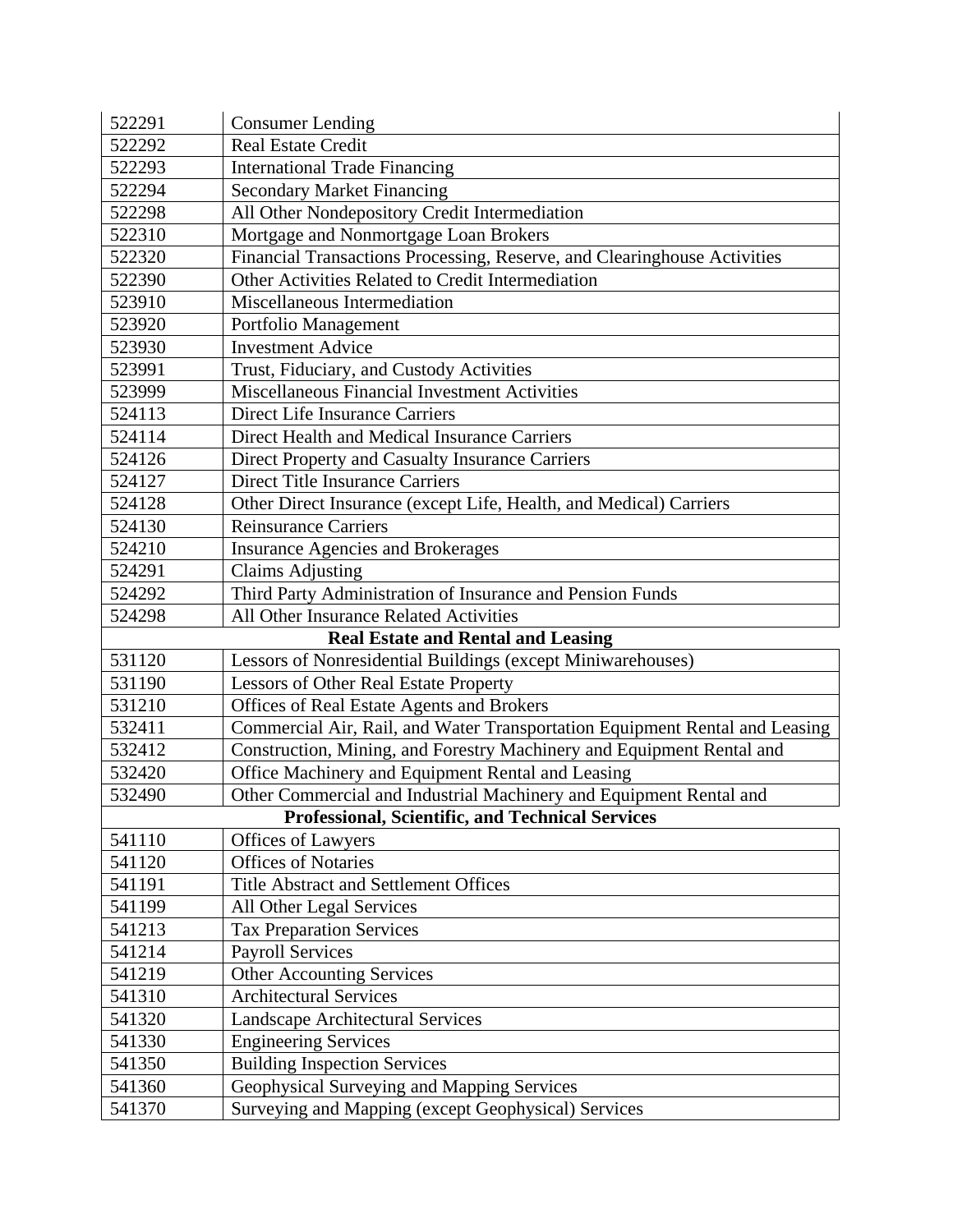| 541380                                                                          | <b>Testing Laboratories</b>                                              |  |
|---------------------------------------------------------------------------------|--------------------------------------------------------------------------|--|
| 541410                                                                          | <b>Interior Design Services</b>                                          |  |
| 541420                                                                          | <b>Industrial Design Services</b>                                        |  |
| 541430                                                                          | <b>Graphic Design Services</b>                                           |  |
| 541490                                                                          | <b>Other Specialized Design Services</b>                                 |  |
| 541511                                                                          | <b>Custom Computer Programming Services</b>                              |  |
| 541512                                                                          | <b>Computer Systems Design Services</b>                                  |  |
| 541513                                                                          | <b>Computer Facilities Management Services</b>                           |  |
| 541519                                                                          | <b>Other Computer Related Services</b>                                   |  |
| 541611                                                                          | Administrative Management and General Management Consulting Services     |  |
| 541612                                                                          | <b>Human Resources Consulting Services</b>                               |  |
| 541613                                                                          | <b>Marketing Consulting Services</b>                                     |  |
| 541614                                                                          | Process, Physical Distribution, and Logistics Consulting Services        |  |
| 541618                                                                          | <b>Other Management Consulting Services</b>                              |  |
| 541620                                                                          | <b>Environmental Consulting Services</b>                                 |  |
| 541690                                                                          | Other Scientific and Technical Consulting Services                       |  |
| 541711                                                                          | Research and Development in Biotechnology                                |  |
| 541712                                                                          | Research and Development in the Physical, Engineering, and Life Sciences |  |
| 541720                                                                          | Research and Development in the Social Sciences and Humanities           |  |
| 541810                                                                          | <b>Advertising Agencies</b>                                              |  |
| 541820                                                                          | <b>Public Relations Agencies</b>                                         |  |
| 541830                                                                          | Media Buying Agencies                                                    |  |
| 541840                                                                          | Media Representatives                                                    |  |
| 541850                                                                          | <b>Outdoor Advertising</b>                                               |  |
| 541860                                                                          | <b>Direct Mail Advertising</b>                                           |  |
| 541870                                                                          | <b>Advertising Material Distribution Services</b>                        |  |
| 541890                                                                          | Other Services Related to Advertising                                    |  |
| 541910                                                                          | Marketing Research and Public Opinion Polling                            |  |
| 541921                                                                          | Photography Studios, Portrait                                            |  |
| 541922                                                                          | <b>Commercial Photography</b>                                            |  |
| 541930                                                                          | <b>Translation and Interpretation Services</b>                           |  |
| 541990                                                                          | All Other Professional, Scientific, and Technical Services               |  |
| <b>Management of Companies and Enterprises</b>                                  |                                                                          |  |
| 551111                                                                          | <b>Offices of Bank Holding Companies</b>                                 |  |
| 551112                                                                          | <b>Offices of Other Holding Companies</b>                                |  |
| 551114                                                                          | Corporate, Subsidiary, and Regional Managing Offices                     |  |
| <b>Administrative and Support and Waste Management and Remediation Services</b> |                                                                          |  |
| 561110                                                                          | <b>Office Administrative Services</b>                                    |  |
| 561311                                                                          | <b>Employment Placement Agencies</b>                                     |  |
| 561312                                                                          | <b>Executive Search Services</b>                                         |  |
| 561320                                                                          | <b>Temporary Help Services</b>                                           |  |
| 561330                                                                          | Professional Employer Organizations                                      |  |
| 561410                                                                          | <b>Document Preparation Services</b>                                     |  |
| 561421                                                                          | <b>Telephone Answering Services</b>                                      |  |
| 561422                                                                          | Telemarketing Bureaus and Other Contact Centers                          |  |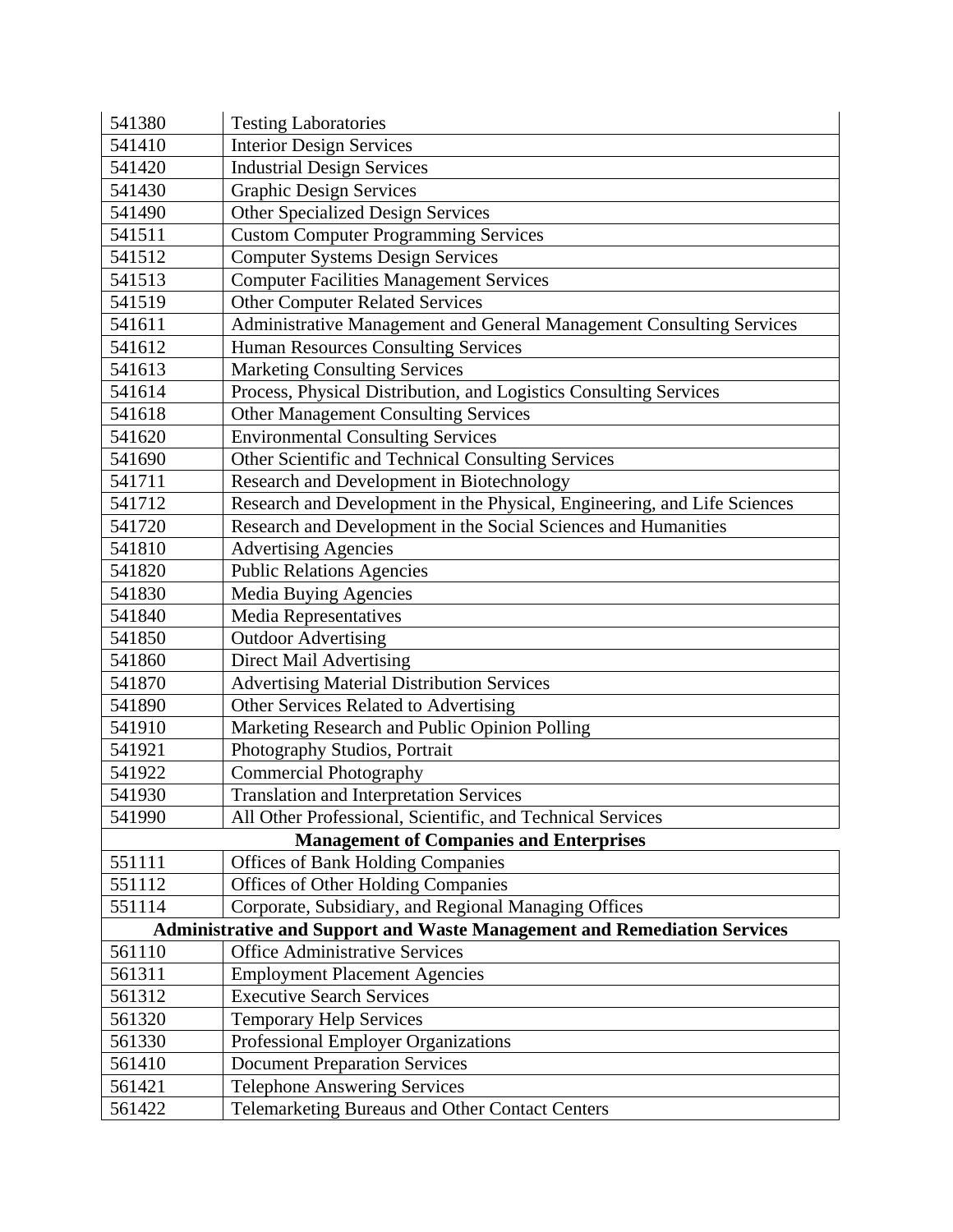| 561431 | <b>Private Mail Centers</b>                                |  |
|--------|------------------------------------------------------------|--|
| 561439 | Other Business Service Centers (including Copy Shops)      |  |
| 561440 | <b>Collection Agencies</b>                                 |  |
| 561450 | <b>Credit Bureaus</b>                                      |  |
| 561491 | Repossession Services                                      |  |
| 561492 | <b>Court Reporting and Stenotype Services</b>              |  |
| 561499 | <b>All Other Business Support Services</b>                 |  |
| 561510 | <b>Travel Agencies</b>                                     |  |
| 561520 | <b>Tour Operators</b>                                      |  |
| 561591 | <b>Convention and Visitors Bureaus</b>                     |  |
| 561599 | All Other Travel Arrangement and Reservation Services      |  |
| 561611 | <b>Investigation Services</b>                              |  |
| 561612 | <b>Security Guards and Patrol Services</b>                 |  |
| 561613 | <b>Armored Car Services</b>                                |  |
| 561621 | Security Systems Services (except Locksmiths)              |  |
| 561622 | Locksmiths                                                 |  |
| 561910 | Packaging and Labeling Services                            |  |
| 561920 | <b>Convention and Trade Show Organizers</b>                |  |
| 561990 | <b>All Other Support Services</b>                          |  |
| 562211 | Hazardous Waste Treatment and Disposal                     |  |
| 562213 | Solid Waste Combustors and Incinerators                    |  |
| 562910 | <b>Remediation Services</b>                                |  |
|        | <b>Educational Services</b>                                |  |
| 611110 | <b>Elementary and Secondary Schools</b>                    |  |
| 611210 | <b>Junior Colleges</b>                                     |  |
| 611310 | Colleges, Universities, and Professional Schools           |  |
| 611430 | Professional and Management Development Training           |  |
| 611511 | <b>Cosmetology and Barber Schools</b>                      |  |
| 611512 | <b>Flight Training</b>                                     |  |
| 611513 | <b>Apprenticeship Training</b>                             |  |
| 611519 | Other Technical and Trade Schools                          |  |
| 611610 | <b>Fine Arts Schools</b>                                   |  |
| 611620 | Sports and Recreation Instruction                          |  |
| 611630 | Language Schools                                           |  |
| 611691 | <b>Exam Preparation and Tutoring</b>                       |  |
| 611692 | <b>Automobile Driving Schools</b>                          |  |
| 611699 | All Other Miscellaneous Schools and Instruction            |  |
| 611710 | <b>Educational Support Services</b>                        |  |
|        | <b>Health Care and Social Assistance</b>                   |  |
| 621111 | Offices of Physicians (except Mental Health Specialists)   |  |
| 621112 | Offices of Physicians, Mental Health Specialists           |  |
| 621210 | <b>Offices of Dentists</b>                                 |  |
| 621310 | <b>Offices of Chiropractors</b>                            |  |
| 621320 | <b>Offices of Optometrists</b>                             |  |
| 621330 | Offices of Mental Health Practitioners (except Physicians) |  |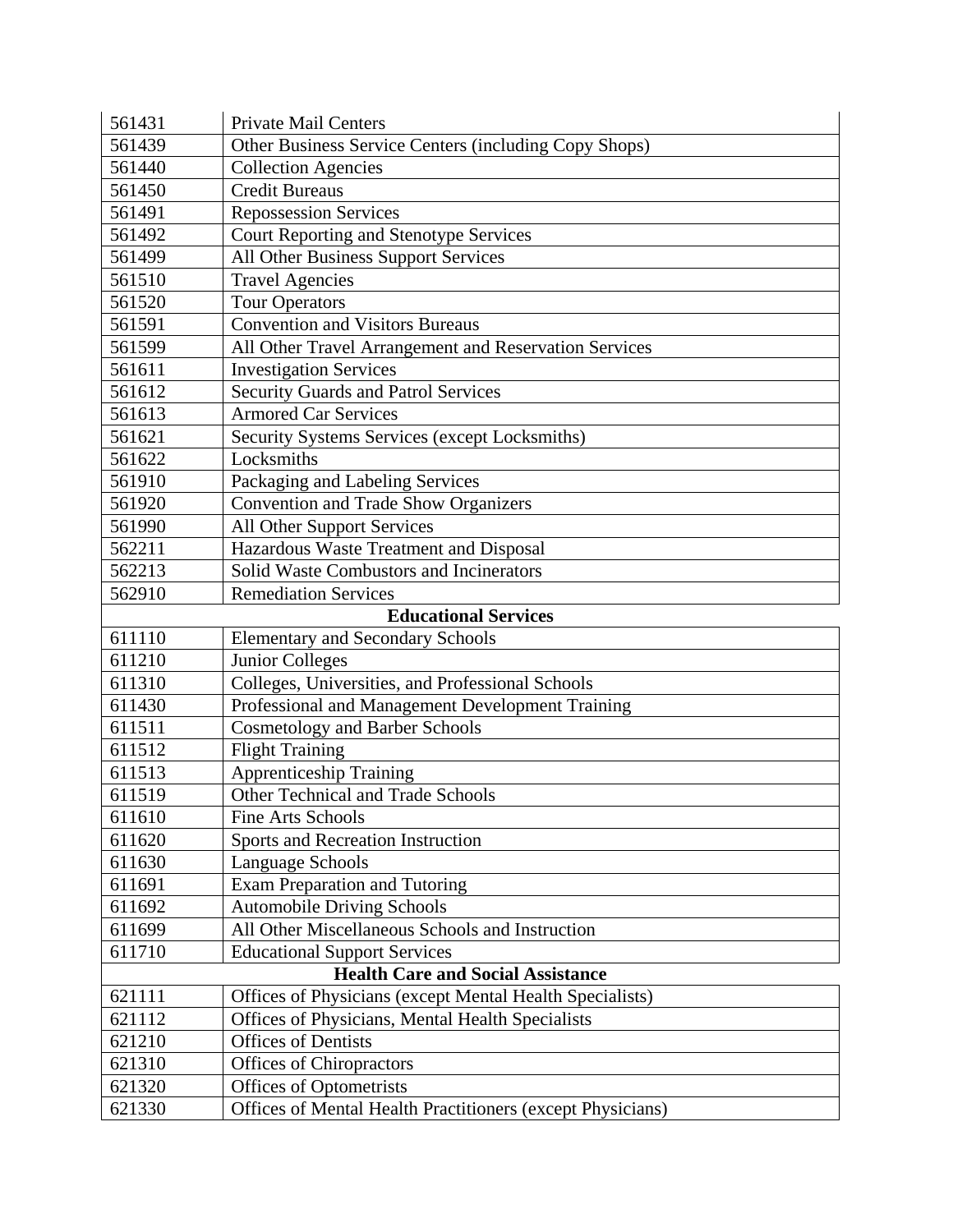| 621340 | Offices of Physical, Occupational and Speech Therapists, and Audiologists |
|--------|---------------------------------------------------------------------------|
| 621391 | <b>Offices of Podiatrists</b>                                             |
| 621399 | <b>Offices of All Other Miscellaneous Health Practitioners</b>            |
| 621410 | <b>Family Planning Centers</b>                                            |
| 621420 | <b>Outpatient Mental Health and Substance Abuse Centers</b>               |
| 621491 | <b>HMO</b> Medical Centers                                                |
| 621492 | <b>Kidney Dialysis Centers</b>                                            |
| 621493 | Freestanding Ambulatory Surgical and Emergency Centers                    |
| 621498 | All Other Outpatient Care Centers                                         |
| 621511 | <b>Medical Laboratories</b>                                               |
| 621512 | <b>Diagnostic Imaging Centers</b>                                         |
| 624110 | <b>Child and Youth Services</b>                                           |
| 624190 | Other Individual and Family Services                                      |
| 624221 | <b>Temporary Shelters</b>                                                 |
| 624229 | <b>Other Community Housing Services</b>                                   |
| 624230 | <b>Emergency and Other Relief Services</b>                                |
| 624410 | <b>Child Day Care Services</b>                                            |
|        | <b>Arts, Entertainment and Recreation</b>                                 |
| 711410 | Agents and Managers for Artists, Athletes, Entertainers, and Other Public |
| 711510 | Independent Artists, Writers, and Performers                              |
| 713930 | <b>Marinas</b>                                                            |
| 713940 | <b>Fitness and Recreational Sports Centers</b>                            |
| 713950 | <b>Bowling Centers</b>                                                    |
| 713990 | All Other Amusement and Recreation Industries                             |
|        | <b>Accommodation and Food Services</b>                                    |
| 721191 | <b>Bed-and-Breakfast Inns</b>                                             |
| 721199 | All Other Traveler Accommodation                                          |
| 721211 | RV (Recreational Vehicle) Parks and Campgrounds                           |
| 721310 | Rooming and Boarding Houses                                               |
| 722410 | Drinking Places (Alcoholic Beverages)                                     |
| 722511 | <b>Full-Service Restaurants</b>                                           |
| 722513 | <b>Limited-Service Restaurants</b>                                        |
| 722514 | Cafeterias, Grill Buffets, and Buffets                                    |
| 722515 | <b>Snack and Nonalcoholic Beverage Bars</b>                               |
|        | <b>Other Services</b>                                                     |
| 811111 | <b>General Automotive Repair</b>                                          |
| 811112 | <b>Automotive Exhaust System Repair</b>                                   |
| 811113 | <b>Automotive Transmission Repair</b>                                     |
| 811118 | Other Automotive Mechanical and Electrical Repair and Maintenance         |
| 811121 | Automotive Body, Paint, and Interior Repair and Maintenance               |
| 811122 | <b>Automotive Glass Replacement Shops</b>                                 |
| 811191 | Automotive Oil Change and Lubrication Shops                               |
| 811192 | Car Washes                                                                |
| 811198 | All Other Automotive Repair and Maintenance                               |
| 811211 | <b>Consumer Electronics Repair and Maintenance</b>                        |